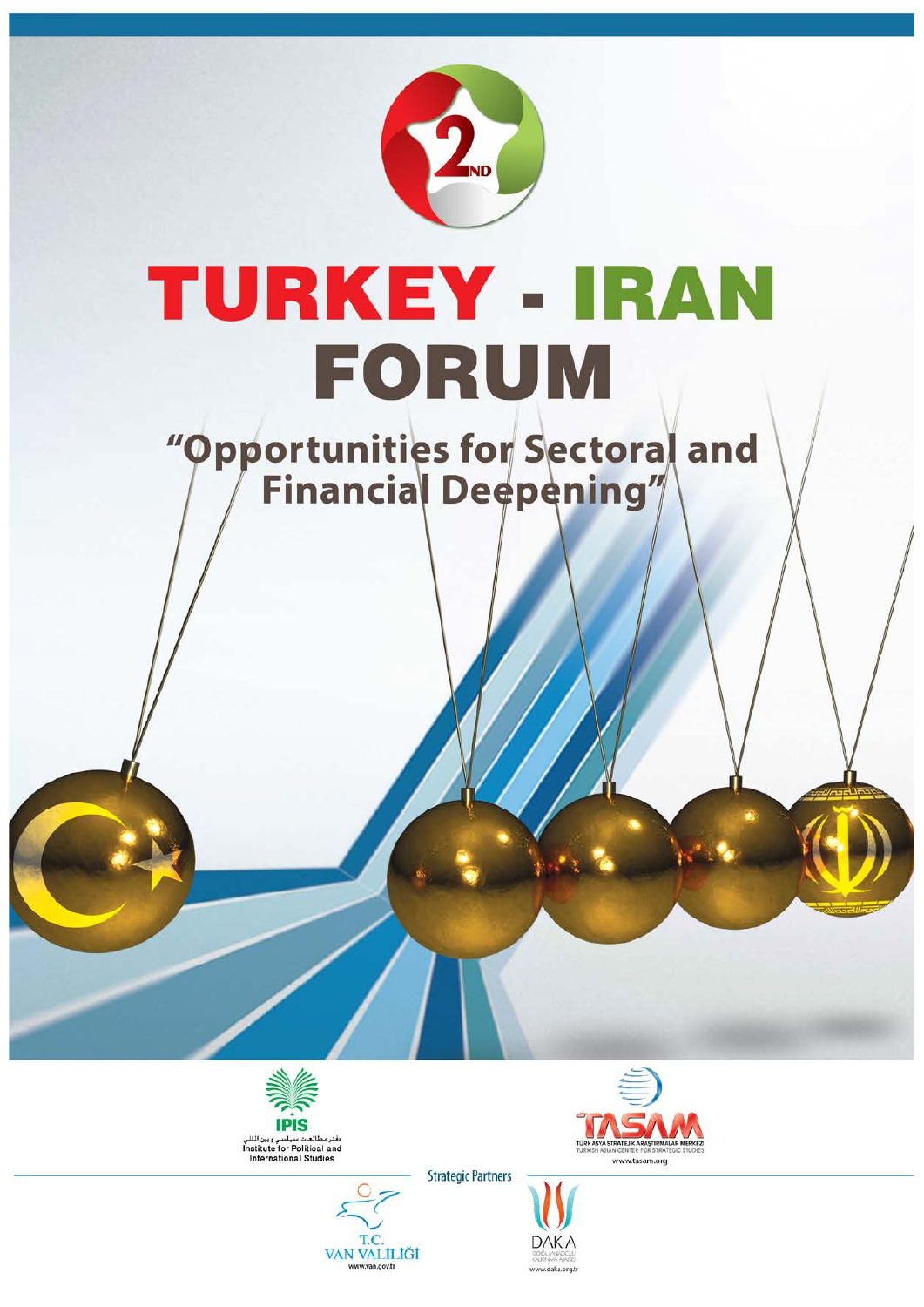**TURKEY - IRAN** "Opportunities for Sectoral and **FORUM** Financial Deepening"

#### **STRATEGIC VISION DOCUMENT**

### **2ND TURKEY - IRAN FORUM**

#### **"Opportunities for Sectoral and Financial Deepening"**

#### **( 26-27 December 2015, Tehran - Iran )**

Turkey distinguishes on global agenda with it' s population of 75 million, developing and growing economy, and it's geo-strategic location in the middle of Afro-Eurasia, the main continents. Turkey has become an important actor with its historical, political and cultural ties with Europe, Black Sea, the Caucasus, Asia, Middle East and African countries; especially with the rising activity in the United Nations and the whole international arena, and with its key memberships in organizations such as NATO, AGIT and CICA, and with active foreign policy in the recent years.

Similarly, Iran is one of the oldest countries, which has historical, intellectual, cultural and traditional background in the world. Today Iran is a prominently important state with the population over 75 million, exceeding the GDP of 400 billion dollars and an area of 1,648,000 square kilometres as well as its big oil and natural gas resources; its advanced technology, strategic location adjacent to Indian Ocean, South Asia, the Persian Gulf, Central Asia, the Caucasus and West Asia and especially being a member of many international institutions and organizations such as UN, CICA, D-8, ECO.

In the recent years Turkey and Iran seemed to have accomplished a lot in bilateral relations. Bilateral political, economic, trade and cultural relations, as well as regional and international issues of bilateral relations have been on the agenda.

In the recent period there has been a notable increase in the fields of commerce and tourism between Iran and Turkey. Authorities of the two countries aim to increase the trade volume up to \$ 30 billion by 2015. The products majorly imported from Iran to Turkey are oil, gas and by-products. The main export products to Iran are industrial machinery and equipment, textile, fiber, iron and steel and their products, motor vehicles and furniture.

In 2011, according to the nationalities of foreigners visiting Turkey from Iran (about 1.9 million tourists) is the 4<sup>th</sup> after Germany, Russia and England. In 2012 and 2013 this rate has decreased in the context of the current economic conditions in Iran. The number of outbound tourists from Turkey to Iran has remained at low levels.

Relations between the two countries have been developing rapidly in the field of culture. In this context, in order to provide closer contact of people of the two countries mutual activities such as "Cultural Weeks" and "Movie Weeks" are planned. New relations between universities, museums, libraries and civil society organizations are being established to develop stronger relations between the two communities.







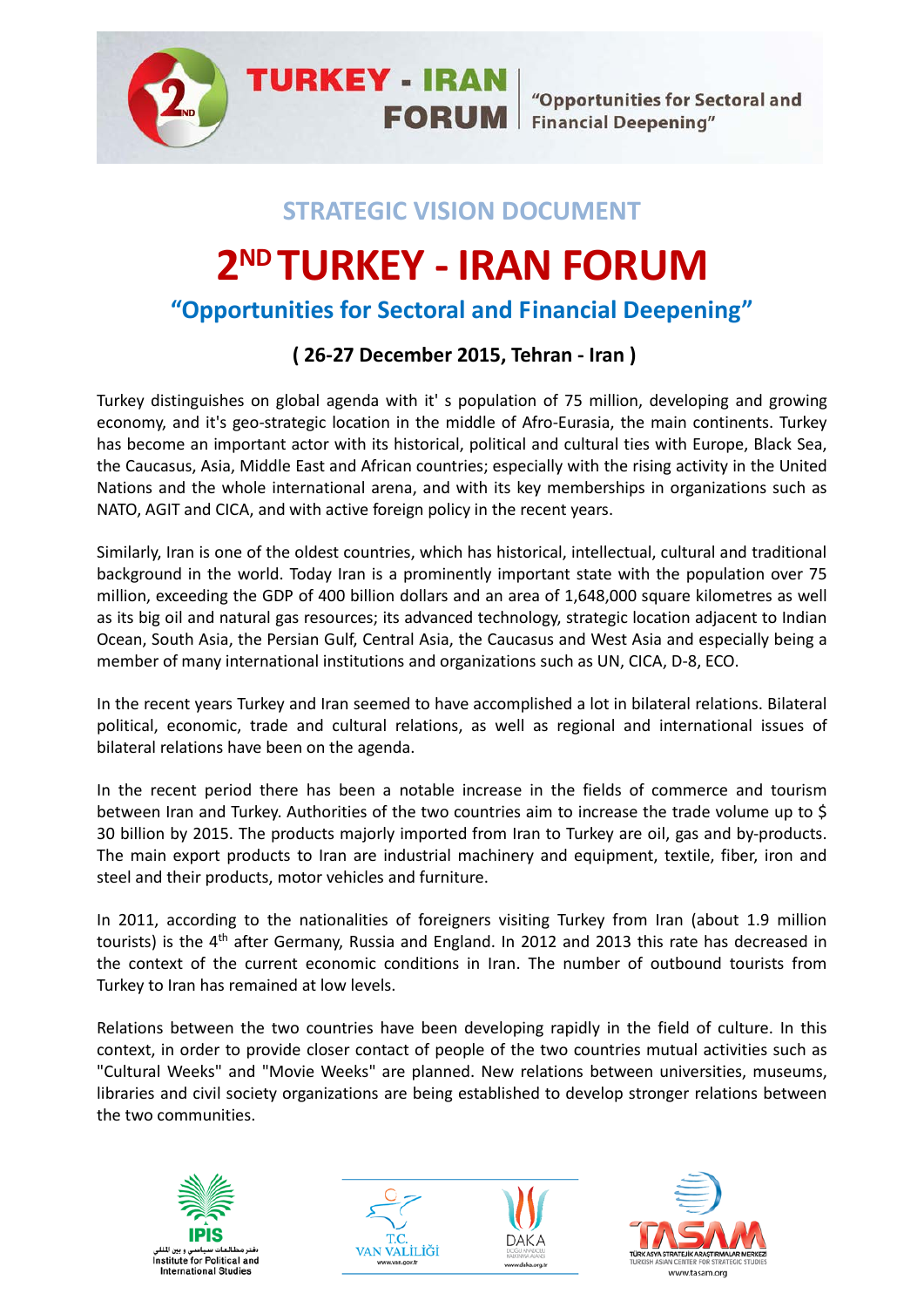

Today's Iran and Turkey in the region have become much more dependent on each other in the globalized and territorialized world conditions. Neither country can ignore each other in the fields of regional and global policies and they should be aware that mutual strong relations are a chance of success in the region.

**TURKEY - IRAN** 

Turkey and Iran are two candidate regional powers which share common interests in Central Asia, South Asia, Middle East, the Caucasus basins, which have common history and shared values in the the historical background. In addition, both states define their relation as a strategic partnership. The cooperation between the two countries to find solutions to regional and global issues is deeply important for both sides. In the multi-dimensional power system of the world; in order to raise Turkey - Iran relations to an ideal level, a structure has to be built not only on political and strategic basis but also on a basis that can form mutual depth on any parameter.

In this context, the basic matter in Iran - Turkey relations is both basins are characterized by having complementary structure economically throughout the history. Historical commerce networks such as the Silk Road are the most important witnesses of this matter.

As is known, economic activities comprise a basis for political, social, and cultural relations. All noneconomic fields of relations will vanish in the future. Iran and Turkey have a strong economic potential to rebuild their relationship on a solid foundation.

Nowadays economic factors such as energy, industrial production and tourism infrastructure are the main elements in complementary relations for deepening cooperation between Iran and Turkey.

#### **Van in Iran and Turkey Relations**

Van has had a strategic location not only for Iran - Turkey connection but also for the Middle East, the Caucasus and the Black Sea countries. Furthermore, Van has been one of the key cities in bilateral political and economic relations throughout history.

Today, Van plays the role of an exit door for Turkey through Iran to Central and South Asia as well as the Caucasus countries.. Van, likewise, is the access point to all European countries and European World.

Within the context of economic relations' contribution to political relations; signing a preferential trade agreement between Iran and Turkey, establishment of a free trade zone, opening an Iranian consulate in Van, modernization of border crossings, opening of new border crossings, development of relations between commerce and industry chambers, intensification of cooperation between Iranian & Turkish Business Councils, organizing effective fairs for mutual trade, development of opportunities for - highway, - railway and airway, creating close relations between twin towns, establishing effective civil society in both countries are important topics for mutual relations.